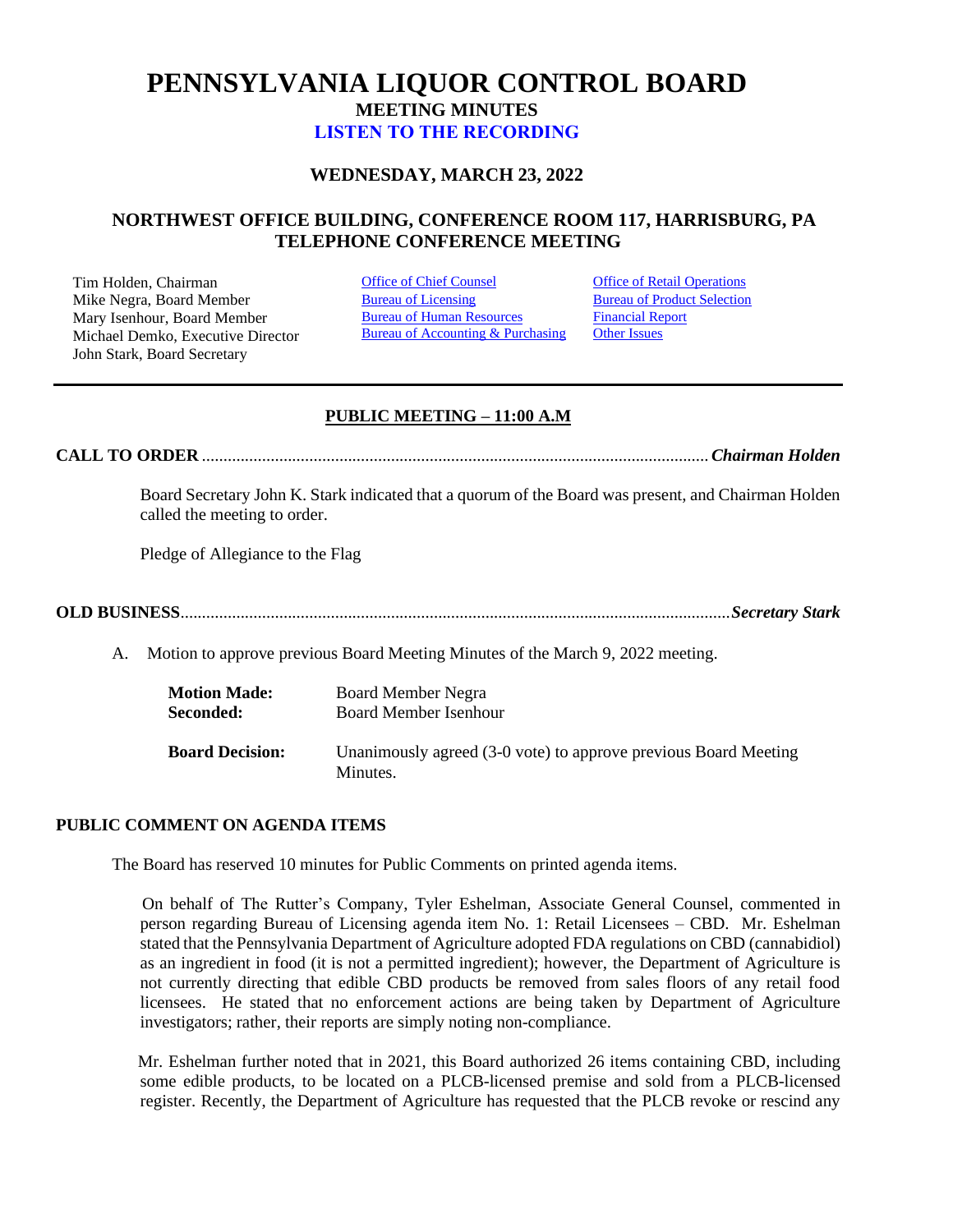prior orders or notices regarding CBD being located on licensed premises or sold from licensed registers.

Mr. Eshelman claimed that PLCB Counsel acknowledges that the CBD products are not on licensed premises or sold from such licensed registers and that the PLCB has no authority to regulate nonlicensed areas. In light of PDA's request, PLCB Counsel proposed qualifying items rather than a full revocation of prior orders or notices relating to this topic, suggesting that every CBD product sold on licensed premises remain subject to regulation enforceable by the Department of Agriculture and other agencies. The Department of Agriculture does not approve of this qualification. He continued by saying that The Rutter's Company, and the industry generally, would recommend that the Board follow PLCB Counsel's advice, and insist on the addition of any qualifying language to the orders as it relates to the sale of edible CBD products on licensed premises.

Speaking for Rutters, Mr. Eshelman opined that to act otherwise on this matter would result in an absurd situation where a premises might have a licensed location where CBD products could not be sold and an unlicensed location where CBD products are sold, creating confusion for the customer. He insisted this situation could be magnified in a location where maybe a portion of the building is licensed, and another portion is unlicensed and CBD could only be sold at certain registers. Mr. Eshelman concluded by saying, if the Board does take action to revoke its prior orders and notices related to the sales of edible CBD on licensed premises, that Rutters would suggest that there be a one week delay for when that order would take effect so that any licensees that are affected by the revocation of prior orders and notices can take action to relocate or remove CBD edible products from the licensed premises,

Chairman Holden then called on John Howard, Chief Counsel for the Department of Agriculture.

John Howard thanked Mr. Holden and offered a little bit of clarification, saying that the Department of Agriculture first became aware of this issue when the Board issued the Advisory Notice No. 9,  $11<sup>th</sup>$ Revision in December which stated that Distributors and Importing Distributors may engage in the sale of the following three specific items: edible cannabidiol (CBD) gummies, alcoholic beverages that contain CBD, and supplements. The Department of Agriculture's only action at that point in time was to remove anything that said that these items are legally sold.

Mr. Howard noted that at that time the Department of Agriculture was not aware of the June  $21<sup>st</sup>$  action that had also requested the retail sale of edible CBD items. He then added that the Department of Agriculture has been annotating inspection reports as "non-compliant" anytime edible CBD's are found at retail locations. However, while the Department of Agriculture notes violations, it doesn't mean they take enforcement actions. For some of those violations they grant corrective action and some they do not.

Mr. Howard further stated that the Department of Agriculture never asked PLCB not to run them through any registers, because the Department of Agriculture does not have any control over that. He then expressed that what Department of Agriculture was asking is that any publications that are put out to the public do not give the impression that these items are legally sold. He clarified by saying that the Department of Agriculture is not concerned about non-edible items, only edible products.

Mr. Howard then used an example to highlight the confusion, stating that his department had received a memo from a legal publication that stated that CBD items were now a legal product in Pennsylvania. He ended by saying that the fact that the Department of Agriculture is not taking immediate enforcement action doesn't change that agency's position. The Department of Agriculture still follows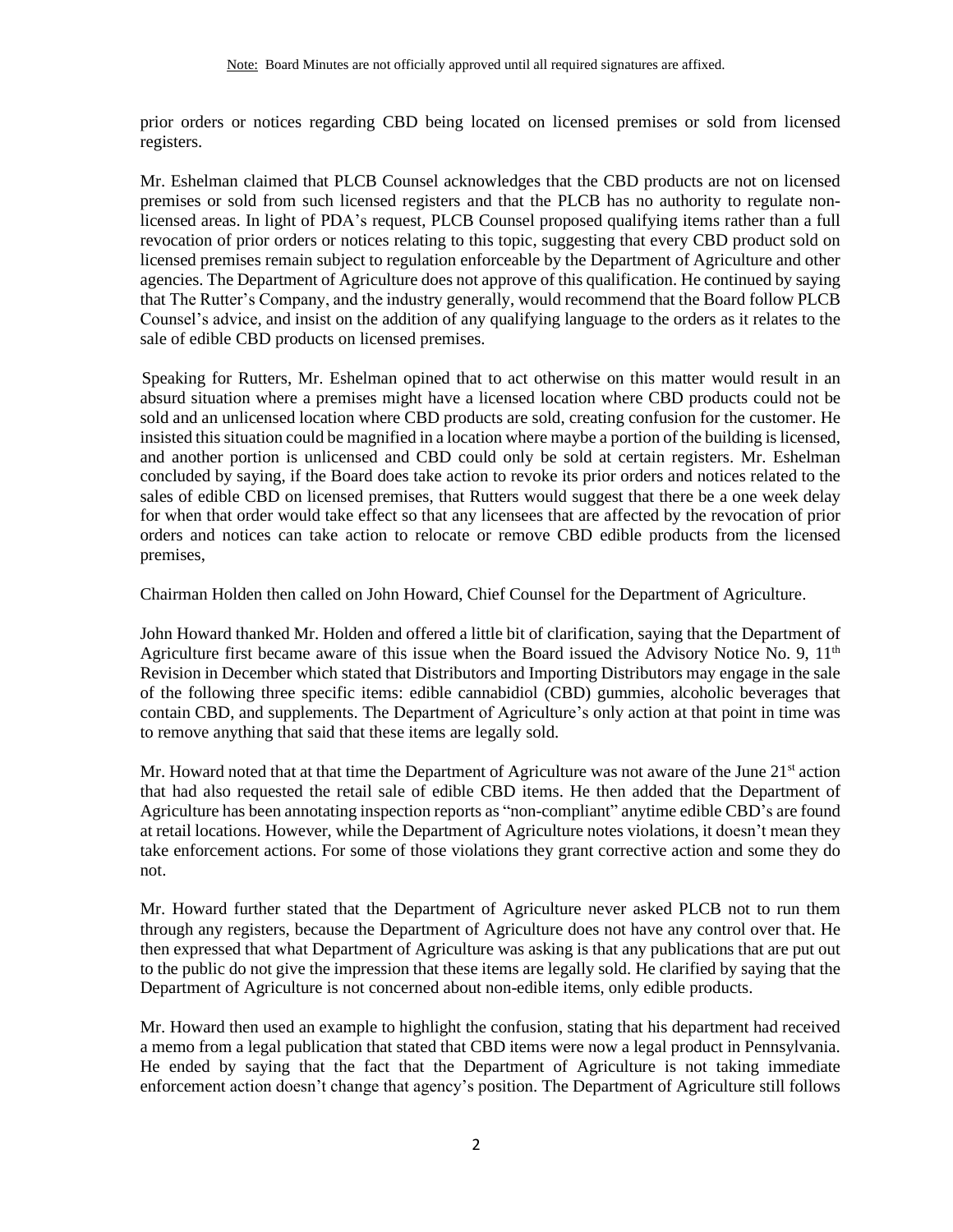FDA guidelines and rules and requests that the Board not publicize anything that states that these items are legal.

 Chairman Holden then yielded to PLCB Chief Counsel Rodrigo Diaz, noting that Chief Counsel Diaz had attended a meeting with Tisha Albert, the Director of Regulatory Affairs, and various legislative leaders to discuss this issue. He asked if Mr. Diaz could summarize the meeting.

 Chief Counsel Diaz started by mentioning that John Howard had also been present at the meeting and they had conversed on the topic. Chief Counsel stated, as mentioned by the two previous speakers, the PLCB did have an Advisory Notice which referred to beer distributors, and technically not to The Rutter's Company. Specifically, Advisory Notice No. 9 referred to distributors and importing distributors who need permission to sell anything other than alcohol.

As a result of the Board adopting an amendment to Advisory Notice No. 9 which had specifically allowed the sale of certain consumables containing CBD, the Department of Agriculture reached out to PLCB, pointing out the legal issues associated with that. They provided the PLCB the case law and a summary as to why it is very problematic for anyone to sell these items legally in Pennsylvania. Mr. Diaz noted that the Department of Agriculture followed up with a request that PLCB amend Advisory Notice No. 9 to eliminate references to edible CBD products.

Chief Counsel Diaz reminded the Board that they had held off on voting for the amendment for a couple of Board meetings to give Rutters, other interested parties and the Legislature an opportunity to express concerns and to answer any questions. He noted however that the Department of Agriculture is still making the same request and the legal issues are as the Department of Agriculture had described them. One of the items as part of the Legal meeting was the adoption of Revised Advisory Notice No. 9 without references to CBD. In addition, one of the items under the Licensing portion of the meeting is whether to allow consumables containing CBD for sale on the licensed premise. Again, it's not as formal as an Advisory Notice, but the results of the Board decision are published in a public meeting. So, the same legal issues are going to be present there. He finished by saying that the Board would be considering these two items during this Board meeting

Chairman Holden indicated he was satisfied with Rodrigo Diaz's explanation, but he asked if any of the other Board members had any comments. Board Member Mary Isenhour said she did not. Board Member Mike Negra indicated that he wanted Mr. Diaz to confirm that essentially the sale of consumable CBD products, not including oils, is illegal in the state of Pennsylvania.

Rodrigo Diaz confirmed that it was, based on what the Department of Agriculture has told the Board and that it is a matter in Agriculture's purview. He added that it is not his call to make; however, those who can make the call have stated that it's illegal.

Christopher Reed, General Counsel for The Rutter's Company, called in to follow up on Tyler Eshelman's comments. Mr. Reed stated he was unable to attend in person today. He then went on to highlight the conversation with Counsel for PLCB as well as the Department of Agriculture. While the position of the Department of Agriculture on these items that they are not permitted is noted, he also noted that the Department of Agriculture is not taking any action and the Department of Agriculture is asking the PLCB to act. He continued by saying it is the Department of Agriculture's position that any type of qualifying language to the Board's orders or notices is unacceptable to the Department of Agriculture, even though that qualifying language was proposed by PLCB's Counsel. Mr. Reed then expressed his opinion that the request or position of Counsel for the Department of Agriculture should not outweigh any proposed language that the Counsel for the PLCB has proposed. With regard to confusion, Mr. Reed said that this action by the Board would create even more confusion in the retail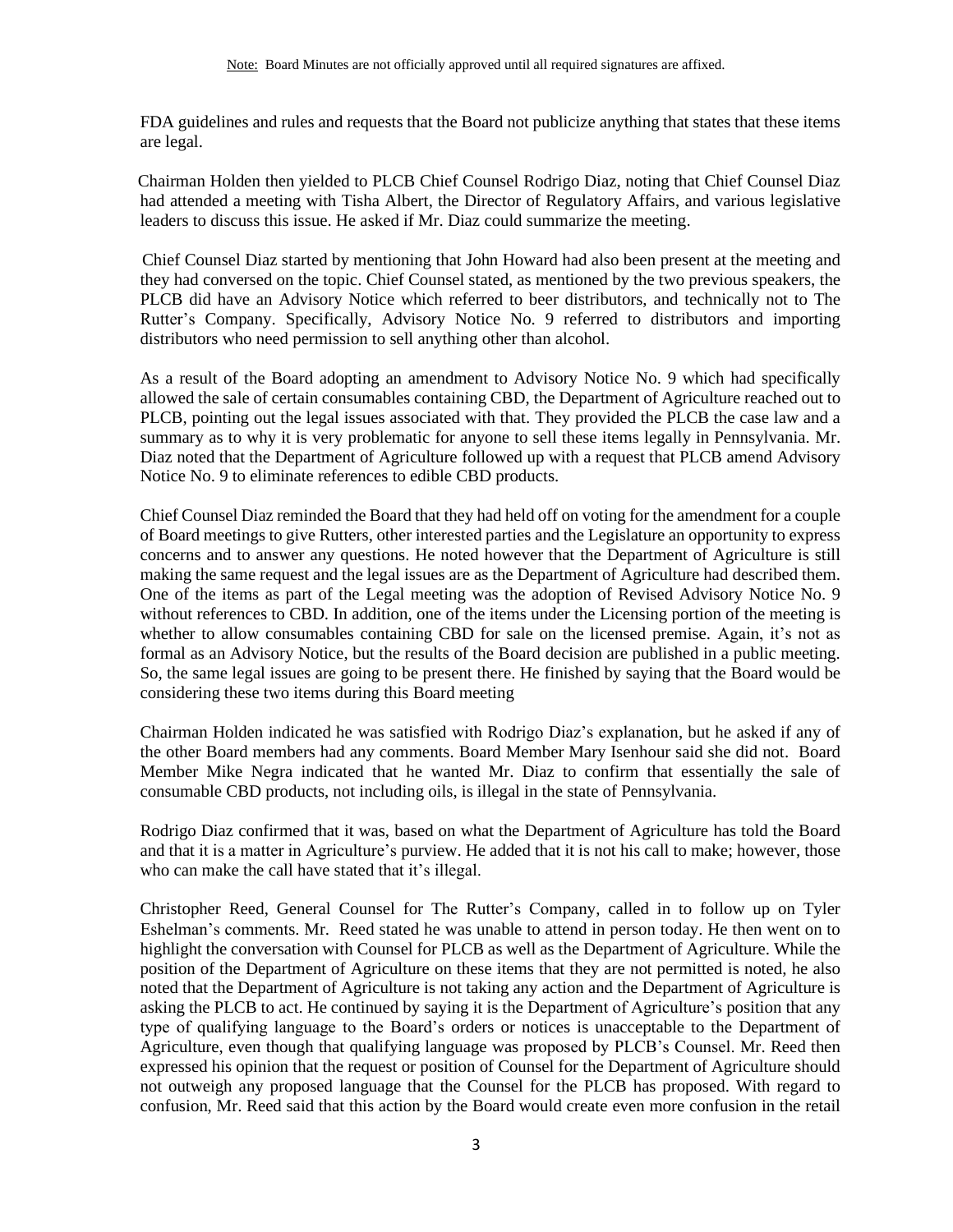marketplace and asked that the PLCB follow Counsel's guidance with respect to proposed language deemed acceptable to qualify any type of order or notice relative to edible CBD and allow the Department of Agriculture, if opted to regulate, to do so.

Chairman Holden thanked and addressed Mr. Reed. Chairman Holden stated that based on the conversation with PLCB Chief Counsel, it is clear that PLCB has no choice in the matter because it's a violation of the law.

Chief Counsel Diaz asked to elaborate on the discussion he had with Department of Agriculture and mentioned conversation about putting in a caveat that would say that the PLCB approval does not supersede anybody else's approval and when it comes to food items, the Department of Agriculture should be consulted. During that conversation, Department of Agriculture pointed out that putting the caveat would be misleading. The concern of the Department of Agriculture was that to include a caveat would suggest that there is a way to get to "yes" and there is no way to get to "yes" on this product.

Said another way, a caveat suggests that there is some scenario where the sale of CBD consumable products would be legal. The Department of Agriculture stated there is no way to get to legal right now. Chief Counsel Diaz stated that he was in agreement with Agriculture and stated that to put that caveat in there would not have been sufficient. It would be misleading and would not be sufficient to address the concerns of the Department of Agriculture.

Chairman Holden expressed empathy for the representatives from The Rutter's Company and stated there will be a public vote in a minute. However, after hearing from PLCB Chief Counsel, the Board does not have any choice. Mr. Reed's comments were appreciated.

## **NEW BUSINESS**

<span id="page-3-0"></span>*From the Office of Chief Counsel*...............................................................................*Rodrigo Diaz, Chief Counsel*

**(1) Cheer's Entertainment and Sport Lounge, Inc.** 409 Mulberry Street Coraopolis, Pennsylvania 15108-1605 Restaurant Liquor License No. R-16690 LID 41301 Transfer pending to Firebirds Woodfire Grill R-16690 LID 109481 Alleghany County

Application for Conversion of Suspension to Fine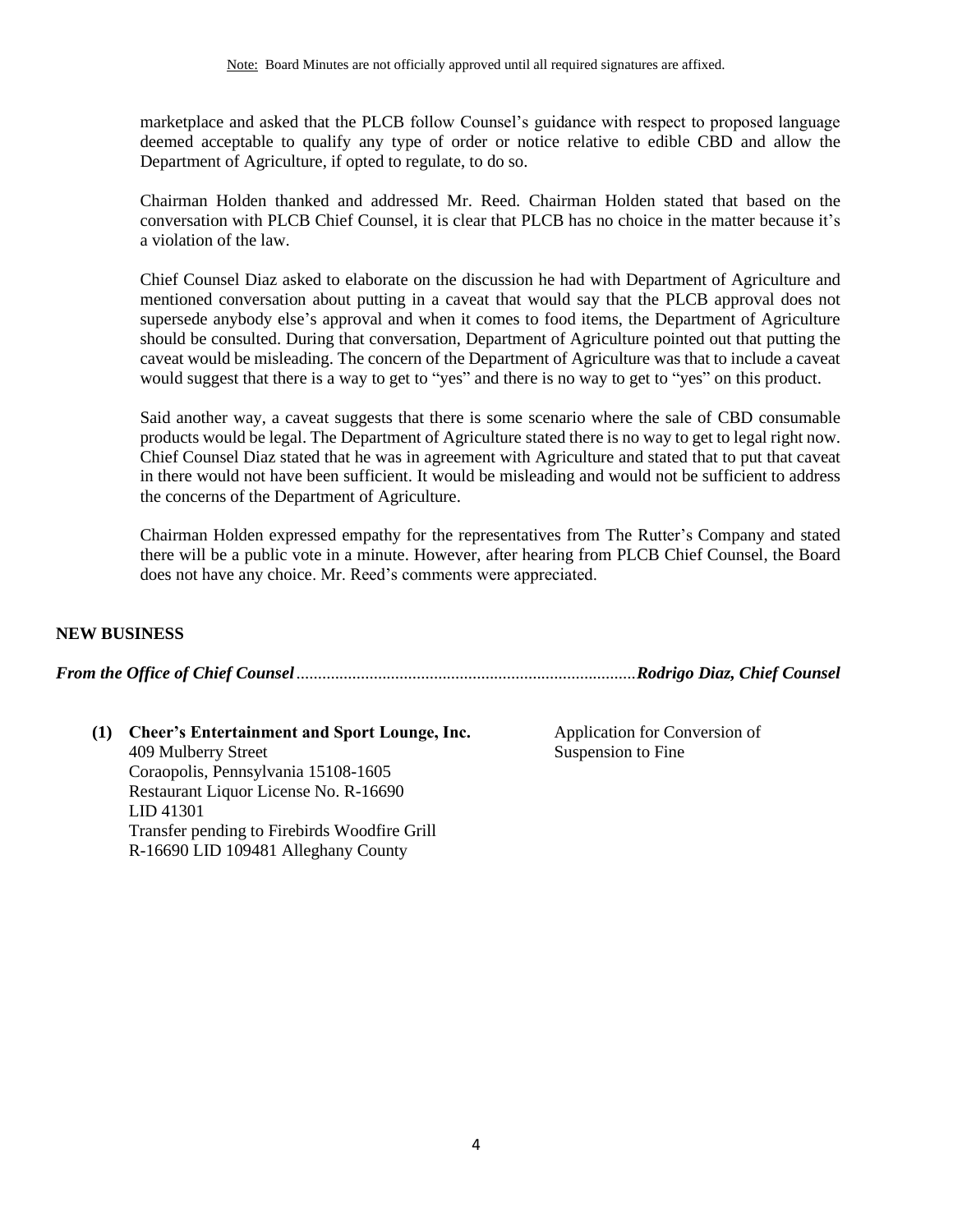Board Member Negra requested background from Chief Counsel. Mr. Diaz explained that under the Liquor Code, when a license is being transferred to a new owner and the current owner has a suspension of license that has not yet been served, the new licensee has one of two options: the new licensee could either agree to serve the suspension upon acquiring the license or the new licensee could petition the Board to convert the unserved suspension into a monetary fine. The Board has established regulations which set forth what the minimum amount of fine per day would be for those who opt to convert the suspension into a fine. In this case, the licensee has been cited for not operating with a valid health permit and for violating the ban on indoor smoking. The current licensee has not served two days of a suspension. Under PLCB Regulations, the minimum fine the Board could impose would be \$1,000.00 per day or \$2,000.00.

|     | <b>Motion Made:</b><br>Seconded:               | <b>Board Member Negra</b><br><b>Board Member Isenhour</b>                                                                                                                      |                                                                                           |
|-----|------------------------------------------------|--------------------------------------------------------------------------------------------------------------------------------------------------------------------------------|-------------------------------------------------------------------------------------------|
|     | <b>Board Decision:</b>                         | Unanimously agreed (3-0 vote) to approve the application for conversion of<br>suspension to a \$2,000 fine.                                                                    |                                                                                           |
| (2) | <b>Millcreek Township</b><br>Case No. 22-NE-02 |                                                                                                                                                                                | Municipal Petition for Exemption<br>from Liquor Code Statute Regarding<br>Amplified Sound |
|     | <b>Motion Made:</b><br>Seconded:               | Board Member Negra<br><b>Board Member Isenhour</b>                                                                                                                             |                                                                                           |
|     | <b>Board Decision:</b>                         | Unanimously agreed (3-0 vote) to approve the municipal petition for<br>exemption from Liquor Code Statute regarding amplified sound from May<br>16, 2022 through May 16, 2027. |                                                                                           |

### **(3) Advisory Notice No. 9 (12th Revision)** Revision of Advisory Notice

Board Member Negra solicited Rodrigo Diaz for comments. Rodrigo Diaz stated the proposal before the Board reflects an Advisory Notice where references to edible CBD products have been removed.

Board Member Negra apologized for any confusion and mentioned that the Board tried to get to "yes" as best as possible, but said that unfortunately there isn't a way to do that in his opinion.

Board Member Isenhour echoed comments of both Chairman Holden and Board Member Negra that PLCB does not have a choice.

| <b>Motion Made:</b>    | Board Member Negra                                                               |
|------------------------|----------------------------------------------------------------------------------|
| Seconded:              | <b>Board Member Isenhour</b>                                                     |
| <b>Board Decision:</b> | Unanimously agreed (3-0 vote) to approve the Revision of Advisory Notice<br>No.9 |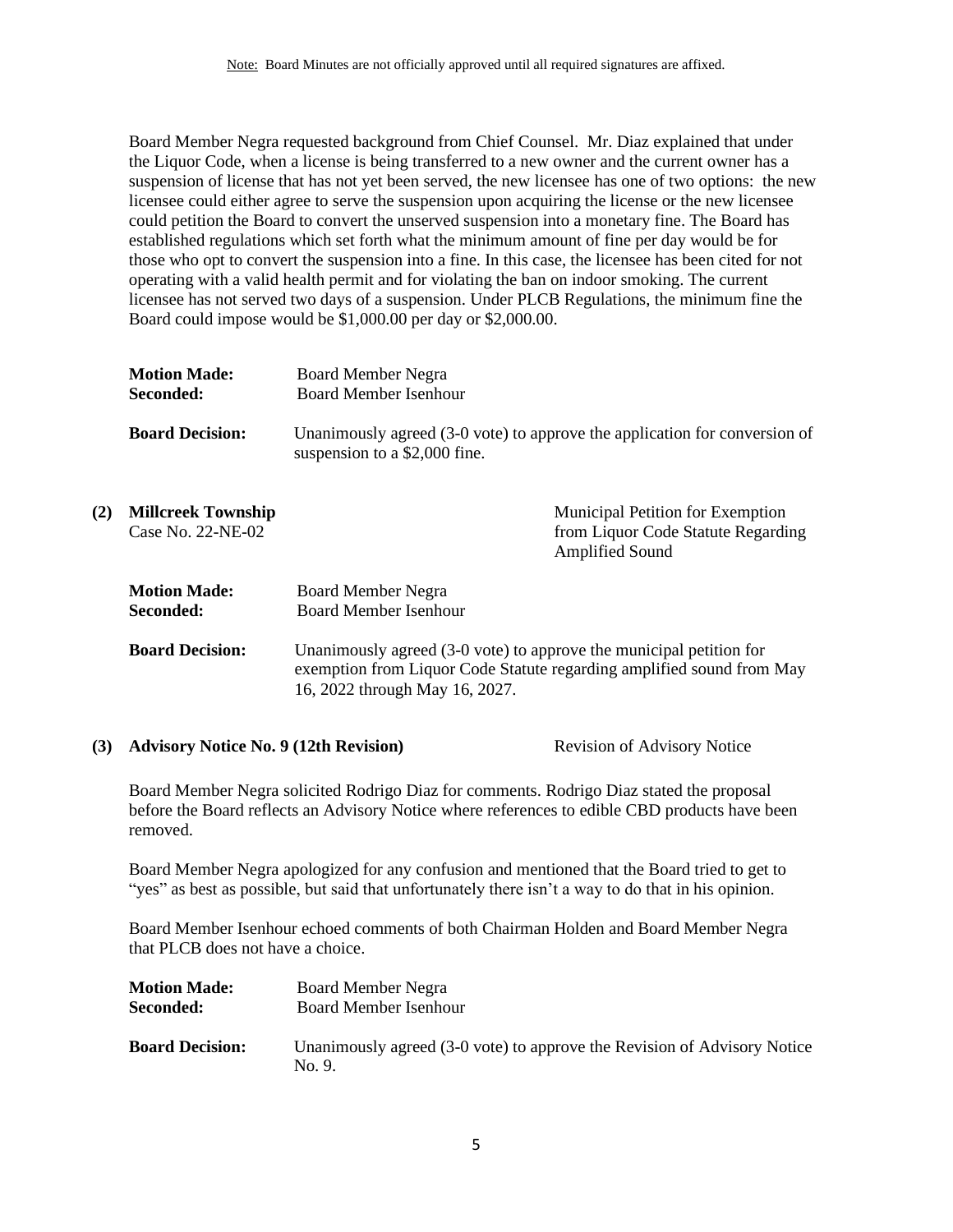<span id="page-5-0"></span>*From the Bureau of Licensing* ...........................................................*Tisha Albert, Director of Regulatory Affairs Vacant, Director, Bureau of Licensing*

### **(1) Retail Licensees – CBD Consumables** Request to Rescind

Rodrigo Diaz stated that this agenda item is for Rutter's specifically, but he had nothing further to add.

Board Member Negra stated that there was a request by counsel for Rutter's for a delay in enforcement. He noted that the PLCB does not engage in enforcement, but he requested that the PLCB reach out to BLCE who is aware of the current scenario. He continued by saying that he hoped that, much like what the BLCE did with the Governor's declaration, BLCE would walk softly during this time and give people time to make the adjustment. PLCB can't use an official Board action to legalize something that is not legal. Hopefully BLCE and PLCB staff could come up with a timeline to change any displays that are necessary.

Chairman Holden agreed with Board Member Negra that PLCB should coordinate with BLCE and see what happens.

| <b>Motion Made:</b>    | Board Member Negra                                                                                                 |
|------------------------|--------------------------------------------------------------------------------------------------------------------|
| <b>Seconded:</b>       | <b>Board Member Isenhour</b>                                                                                       |
| <b>Board Decision:</b> | Unanimously agreed (3-0 vote) to rescind its prior approval of the sale of<br>CBD consumables by retail licensees. |

After the vote, Chairman Holden commented that PLCB would contact the Pennsylvania State Police Liquor Code Enforcement to let them know about the action taken during this meeting and to talk to them about a transition time, but conceded that the Board could not set the transition time.

| (2) | <b>KTM II Supermarkets, LLC</b><br>R-11489 (LID No. 104417) Case No. 21-9064<br>170 Forty Foot Road<br><b>Hatfield Township</b><br>Hatfield, Montgomery County |                                                                                                                  | "Intermunicipal" Double<br>Transfer & Request for Interior<br><b>Connections with Another</b><br><b>Business - Restaurant</b> |  |
|-----|----------------------------------------------------------------------------------------------------------------------------------------------------------------|------------------------------------------------------------------------------------------------------------------|-------------------------------------------------------------------------------------------------------------------------------|--|
|     | <b>Motion Made:</b><br>Seconded:                                                                                                                               | Board Member Negra<br><b>Board Member Isenhour</b>                                                               |                                                                                                                               |  |
|     | <b>Board Decision:</b>                                                                                                                                         | Unanimously agreed (3-0 vote) to approve transfer and request for interior<br>connections with another business. |                                                                                                                               |  |
| (3) | <b>New Holland Coffee Company, LLC</b><br>(LID No. 108541)<br>56 North Broad Street<br>Lititz, Lancaster County                                                |                                                                                                                  | New & Request to Conduct<br>Another Business on the Licensed<br>Premises - Brewery                                            |  |

**Motion Made:** Board Member Negra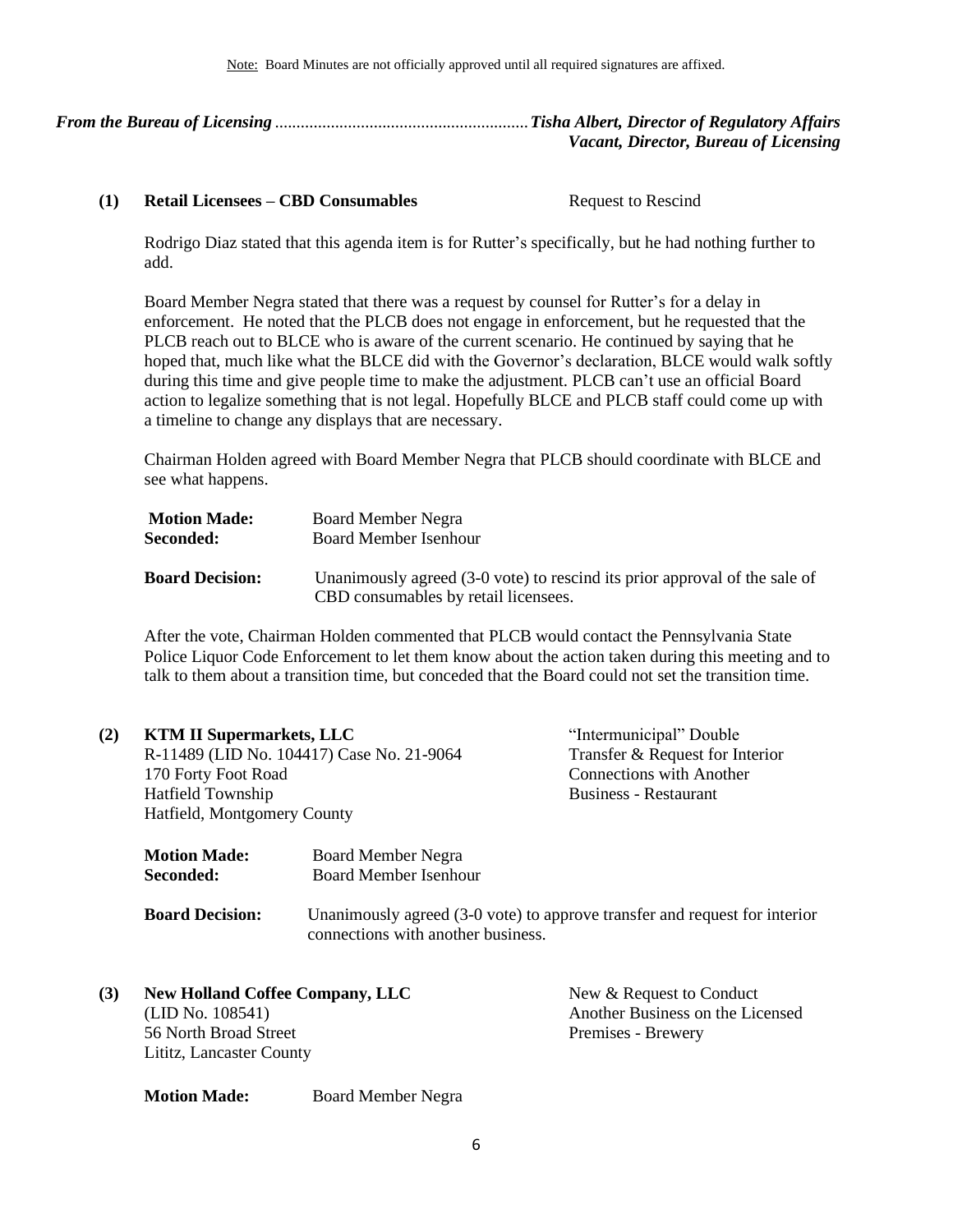| Seconded:              | Board Member Isenhour                                                                                                     |
|------------------------|---------------------------------------------------------------------------------------------------------------------------|
| <b>Board Decision:</b> | Unanimously agreed (3-0 vote) to approve new license and request to<br>conduct another business on the licensed premises. |

| $\left( 4\right)$ | <b>Pike Township Sportsmen's Association</b> | Extension of License $\&$         |
|-------------------|----------------------------------------------|-----------------------------------|
|                   | CC-4986 (LID No. 3788)                       | <b>Request to Conduct Another</b> |
|                   | 860 Hill Church Road                         | Business on the Licensed          |
|                   | Pike Township                                | Premises – Catering Club          |
|                   | Oley, Berks County                           |                                   |
|                   |                                              |                                   |

| <b>Motion Made:</b> | <b>Board Member Negra</b> |
|---------------------|---------------------------|
| <b>Seconded:</b>    | Board Member Isenhour     |
|                     |                           |

| <b>Board Decision:</b> | Unanimously agreed (3-0 vote) to approve extension of license and request |
|------------------------|---------------------------------------------------------------------------|
|                        | to conduct another business on the licensed premises.                     |

| (5) | <b>Unlimited Hangout, LLC</b> |                              | Double Transfer & Request for an                                           |  |
|-----|-------------------------------|------------------------------|----------------------------------------------------------------------------|--|
|     | R-12988 (LID No. 109626)      |                              | Interior Connection with                                                   |  |
|     | 719 East Street               |                              | <b>Another Business - Restaurant</b>                                       |  |
|     | Pittsburgh, Allegheny County  |                              |                                                                            |  |
|     |                               |                              |                                                                            |  |
|     | <b>Motion Made:</b>           | <b>Board Member Negra</b>    |                                                                            |  |
|     | Seconded:                     | <b>Board Member Isenhour</b> |                                                                            |  |
|     | <b>Board Decision:</b>        |                              | Unanimously agreed (3-0 vote) to approve transfer and request for interior |  |

| connection with another business. |  |
|-----------------------------------|--|
|                                   |  |

| (6) | 7100 Dicks, Inc.                            |  |
|-----|---------------------------------------------|--|
|     | R-15474 (LID No. 81866) Case No. 2020-81866 |  |
|     | 7100 Dicks Avenue                           |  |
|     | Philadelphia, Philadelphia County           |  |

Renewal – District 10

Renewal – District 4

| <b>Motion Made:</b> | <b>Board Member Negra</b>    |
|---------------------|------------------------------|
| Seconded:           | <b>Board Member Isenhour</b> |

**Board Decision:** Unanimously agreed (3-0 vote) to hold for conditional licensing agreement.

**(7) Belfast Corp.** H-3533 (LID No. 34175) Case No. 2020-34175 5784 Sullivan Trail Plainfield Township Nazareth, Northampton County

**Motion Made:** Board Member Negra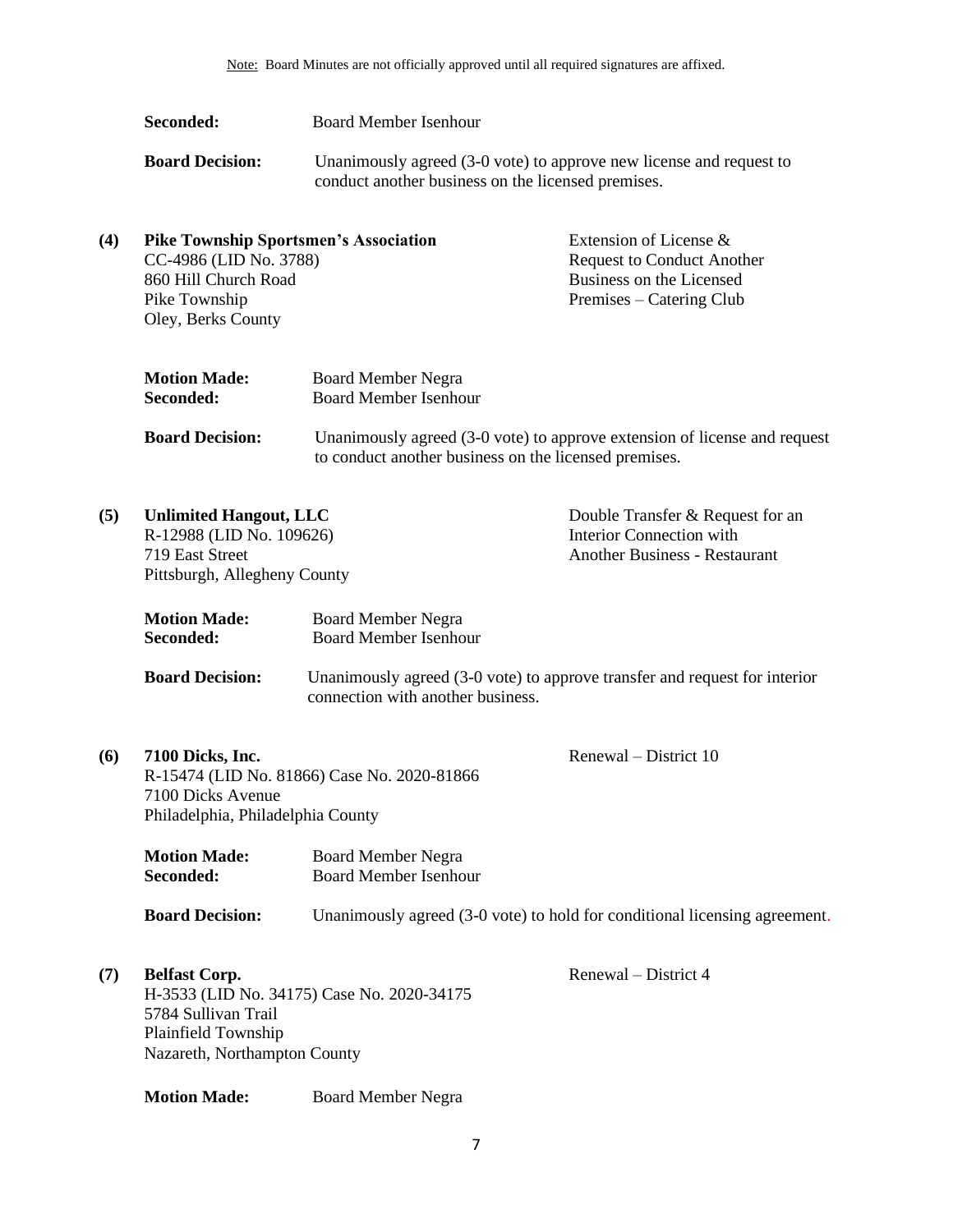**Seconded:** Board Member Isenhour

**Board Decision:** Unanimously agreed (3-0 vote) to hold for conditional licensing agreement.

**(8) Double D's, LLC t/a Double D's** R-10881 (LID No. 61843) Case No. 2021-61843 4020 Route 27, P. O. Box 81 Pittsfield Township Garland, Warren County

Conditional Licensing Agreement Renewal – District 7

### **HOLD – 2/23/22 SESSION**

| <b>Motion Made:</b> | <b>Board Member Negra</b>    |
|---------------------|------------------------------|
| <b>Seconded:</b>    | <b>Board Member Isenhour</b> |

**Board Decision:** Unanimously agreed (3-0 vote) to approve renewal with a conditional licensing agreement.

| (9) | Double LL Bar and Grille, LLC               | <b>Conditional Licensing Agreement</b> |
|-----|---------------------------------------------|----------------------------------------|
|     | R-17966 (LID No. 82943) Case No. 2021-82943 | Renewal – District 1                   |
|     | 901 North Spring Street                     |                                        |
|     | Everett, Bedford County                     | $HOLD - 1/26/22$ SESSION               |
|     |                                             |                                        |

| <b>Motion Made:</b>    | Board Member Negra                                                  |
|------------------------|---------------------------------------------------------------------|
| Seconded:              | Board Member Isenhour                                               |
| <b>Board Decision:</b> | Unanimously agreed (3-0 vote) to approve renewal with a conditional |

| licensing agreement. |  |
|----------------------|--|
|                      |  |

**(10) Estate of Joan Rocco Anna Rager, Executrix Joseph Rocco, Jr., Executor t/a Rocky's Tavern** H-3404 (LID No. 6828) Case No. 2021-6828 718 Maple Avenue Johnstown, Cambria County

Conditional Licensing Agreement Renewal – District 1

## **HOLD – 2/9/22 SESSION**

| <b>Motion Made:</b>    | Board Member Negra                                                                          |
|------------------------|---------------------------------------------------------------------------------------------|
| <b>Seconded:</b>       | <b>Board Member Isenhour</b>                                                                |
| <b>Board Decision:</b> | Unanimously agreed (3-0 vote) to approve renewal with a conditional<br>licensing agreement. |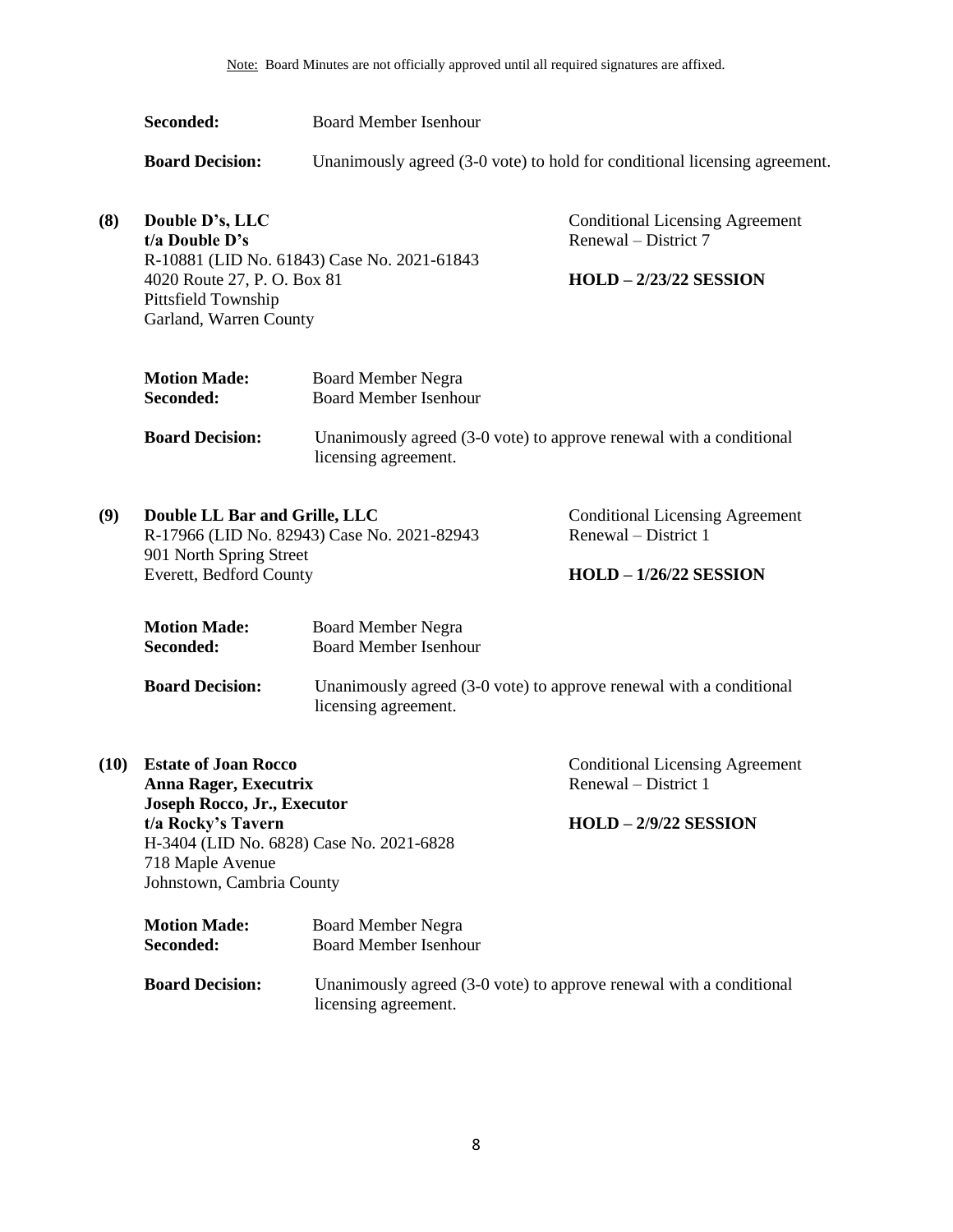# **(11) Mifflin RRT Corporation**

R-8161 (LID No. 53891) Case No. 2021-53891 Duquesne Village Shopping Center 1840 Homeville Road West Mifflin, Allegheny County

Conditional Licensing Agreement Renewal – District 5

## **HOLD – 1/26/22 SESSION**

| Unanimously agreed (3-0 vote) to approve renewal with a conditional     |
|-------------------------------------------------------------------------|
|                                                                         |
| <b>Conditional Licensing Agreement</b>                                  |
|                                                                         |
| Unanimously agreed (3-0 vote) to approve renewal with a new conditional |
| <b>Conditional Licensing Agreement</b>                                  |
|                                                                         |
|                                                                         |
| Unanimously agreed (3-0 vote) to approve renewal with a conditional     |
|                                                                         |
|                                                                         |
|                                                                         |
|                                                                         |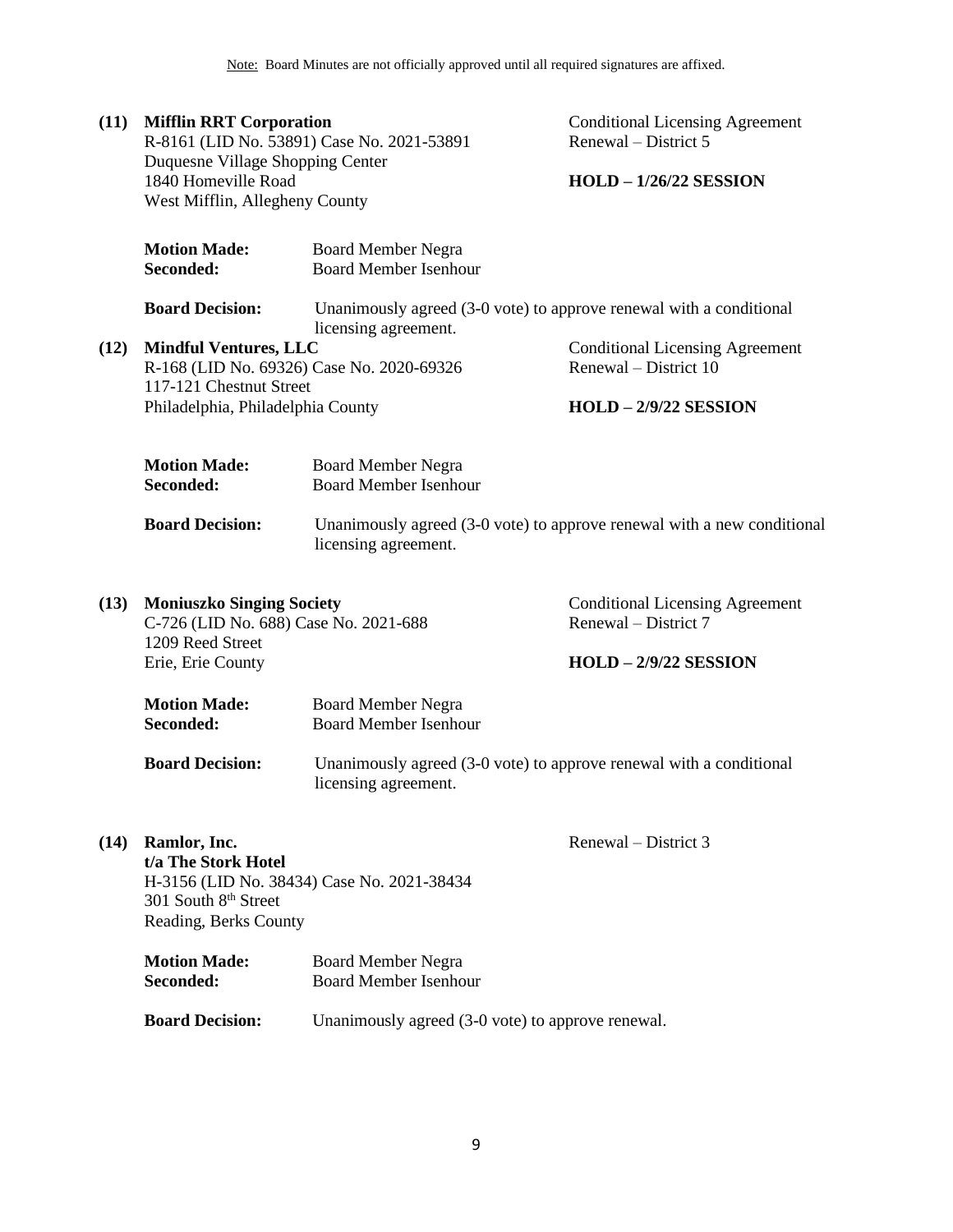| (15) | Wacky Zaki, Inc.<br>R-1542 (LID No. 64664) Case No. 2020-64664<br>10002-04 Verree Road                  |                                                           | <b>Conditional Licensing Agreement</b><br>Renewal – District 10                                        |  |
|------|---------------------------------------------------------------------------------------------------------|-----------------------------------------------------------|--------------------------------------------------------------------------------------------------------|--|
|      | Philadelphia, Philadelphia County                                                                       |                                                           | $HOLD - 2/9/22$ SESSION                                                                                |  |
|      | <b>Motion Made:</b>                                                                                     | Board Member Negra                                        |                                                                                                        |  |
|      | Seconded:                                                                                               | <b>Board Member Isenhour</b>                              |                                                                                                        |  |
|      | <b>Board Decision:</b>                                                                                  | licensing agreement.                                      | Unanimously agreed (3-0 vote) to approve renewal with a conditional                                    |  |
| (16) | <b>Rogue Dawg Ventures, LLC</b><br>H-4733 (LID No. 83784)<br>128 Main Street<br>Tidioute, Warren County |                                                           | New Tavern Gaming License                                                                              |  |
|      | <b>Motion Made:</b><br>Seconded:                                                                        | <b>Board Member Negra</b><br><b>Board Member Isenhour</b> |                                                                                                        |  |
|      | <b>Board Decision:</b>                                                                                  |                                                           | Unanimously agreed (3-0 vote) to approve a new tavern gaming license.                                  |  |
|      |                                                                                                         |                                                           | Chairman Holden noted that this is the $71st$ tavern gaming license issued in the 10-year-old program. |  |

*From the Bureau of Human Resources*........................................... *Jason Lutcavage, Director of Administration*

*Jennifer Haas, Director, Bureau of Human Resources*

<span id="page-9-0"></span>Personnel Actions

There were 16 personnel actions presented for consideration.

- **(1) Talib Adams – Removal**
- **(2) Dorothy Baker – Affirm Removal**
- **(3) Samuel Clark – Removal**
- **(4) Thomas Corbett – 5-Day Suspension**
- **(5) Thomas Franch – Affirm Removal**
- **(6) Denise Freeman – Removal**
- **(7) Kari Harmon – Affirm Removal**
- **(8) Emily Hoch – Affirm Removal**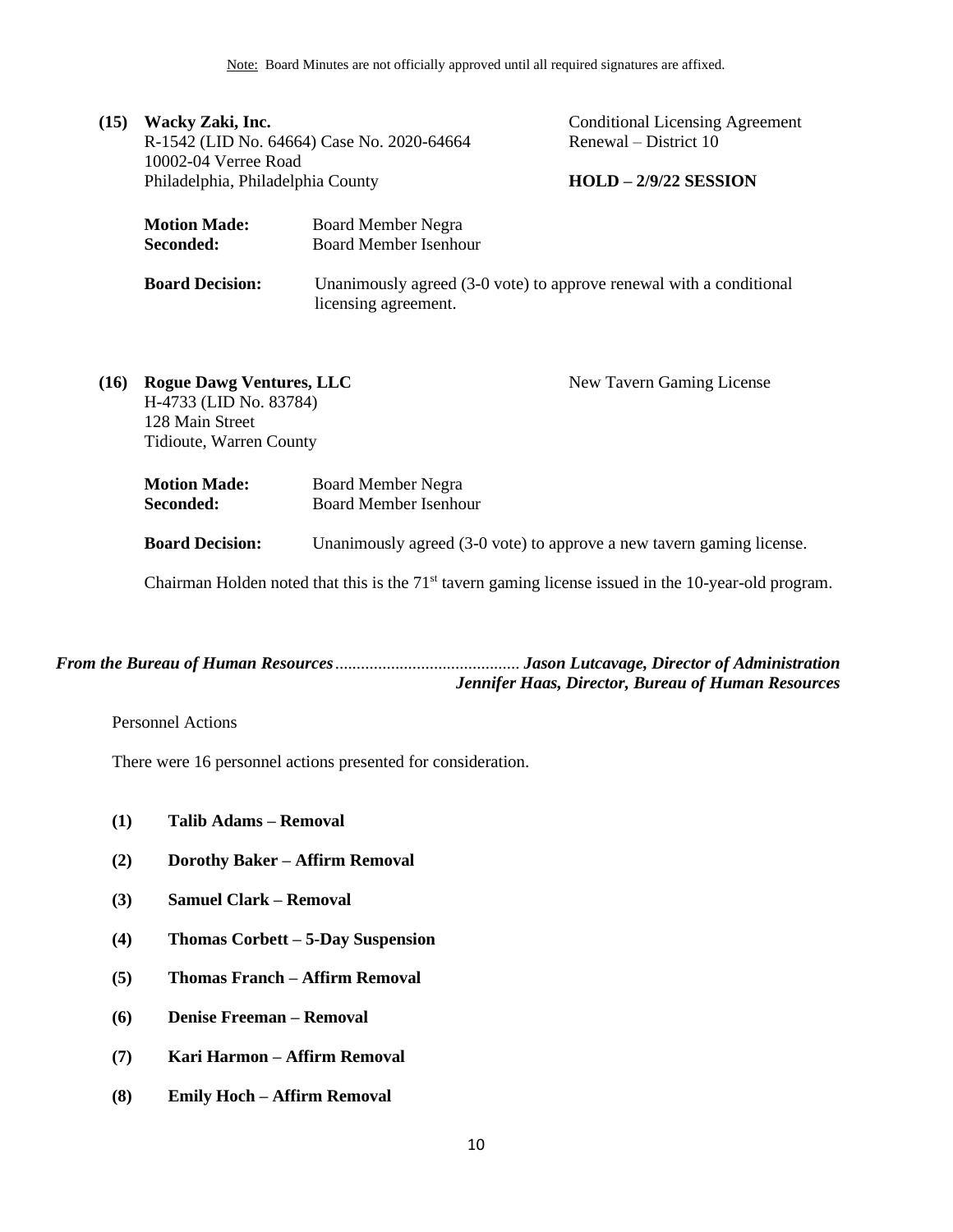- **(9) Victor Leandry-Irizary – Affirm Removal**
- **(10) Tracey Leddy - Removal**
- **(11) Jasmine Mason – Removal**
- **(12) Bridgette Miller – Affirm Removal**
- **(13) Saniah Ray – Affirm Removal**
- **(14) Lesa Sweat – Affirm Removal**
- **(15) John Walter - Removal**
- **(16) Cache Wilson – Affirm Removal**
- **Motion Made:** Board Member Negra **Seconded:** Board Member Isenhour **Board Decision:** Unanimously agreed (3-0 vote) to approve all Personnel Actions.

## <span id="page-10-0"></span>*From the Bureau of Accounting & Purchasing* .............................................*Michael Demko*, *Executive Director Koppolu Ravindraraj, Director, Bureau of Accounting & Purchasing Mike Freeman, Director, Bureau of Financial Management & Analysis*

Procurement Actions:

**(1) Shopping Carts Renewal –** Provide two-tiered shopping carts with PLCB artwork on the handles to be used by customers in all FWGS stores. Individual orders will be placed against this total on an as needed basis.

Procured via BPA 63021084 Option Year One – VENDOR: **Total Cart Management USA Inc. –** TERM: One year for period 4/1/2022 through 3/31/2023 - **\$155,000 estimated cost.** 

**(2) Store Backroom Refresh -** This project is a backroom refresh to all stores, licensee service centers and the E-Commerce location. This project will add personnel lockers and combination locks for employee use. It will also replace or add a lunch/break table and chairs along with a microwave. We will also add a wall mounted corkboard for store announcements.

Procured via Multiple DGS Contracts - **\$349,330.29 estimated cost** (Lockers & pad locks - \$222,080.65; Corkboards - \$22,927.40; Tables & Chairs - \$48,284.04; and Microwaves - \$56,038.20).

**(3) Northwest Office Building (NWOB) Penthouse Wall Repairs -** This project is needed to repair the damaged and crumbling brick exterior of the NWOB penthouse walls. This damage is the result of water infiltration. This project will include updated caulking and new flashing to prevent future damage to the walls.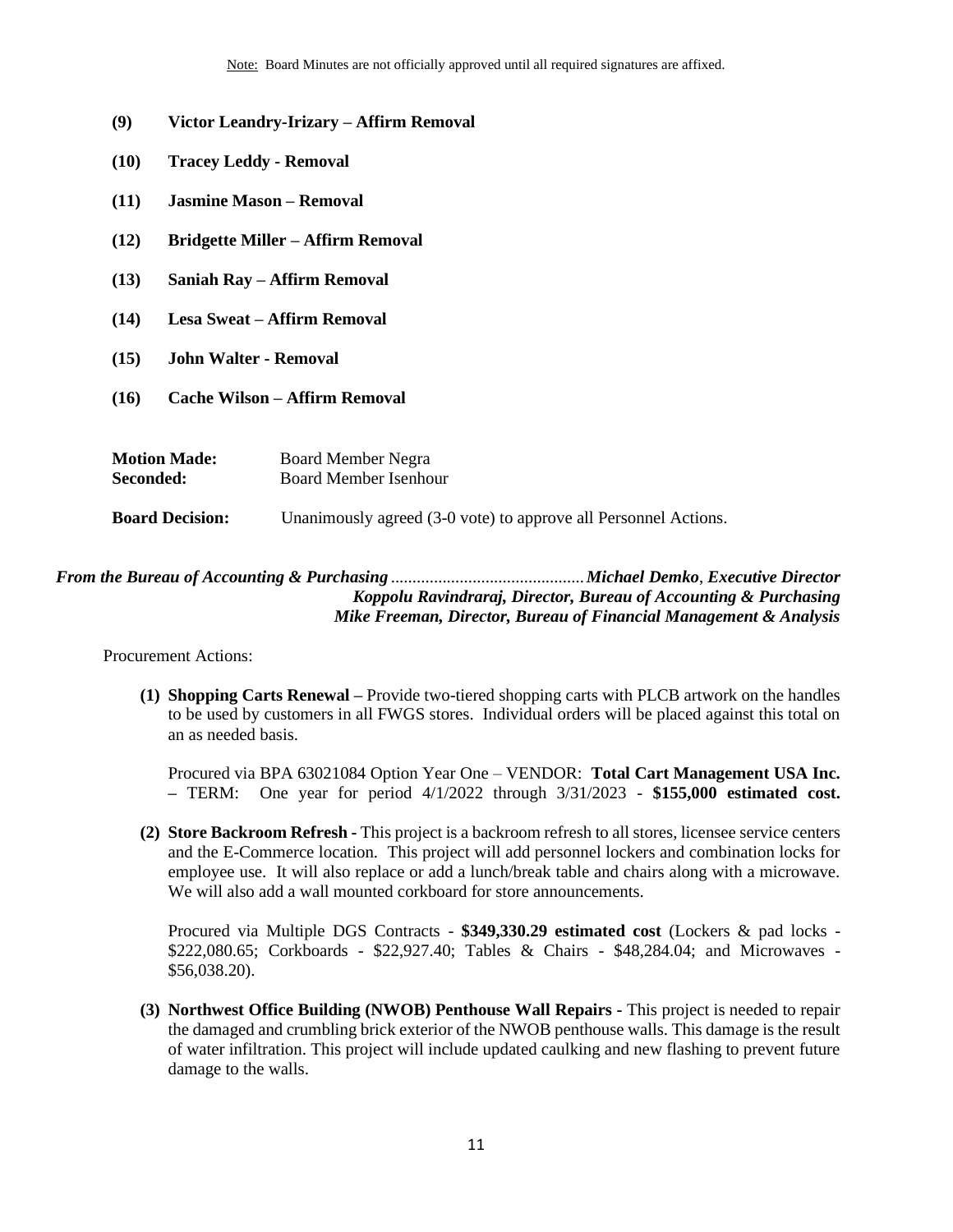Procured via DGS Job Order Contracting (JOC) Program – VENDOR**: Lobar Associates Inc. and The Gordian Group Inc. - \$60,595.34 estimated cost** (Lobar Associates Inc. construction cost - \$57,902.85; and The Gordian Group Inc. Administrative fees - \$2,692.49).

**(4) Zebra Scan Guns –** This purchase is to buy 61 scan guns with accessories and extended service agreement for use the at the Licensee Service Centers in support of the New Horizon project.

Procured via DGS Contract #4400017907 – VENDOR: **CDW-G - \$126,241.86 estimated cost.** 

| <b>Motion Made:</b> | <b>Board Member Negra</b>    |
|---------------------|------------------------------|
| Seconded:           | <b>Board Member Isenhour</b> |

**Board Decision:** Unanimously agreed (3-0 vote) to approve all Procurement Actions Inter-Agency Charges:

**(1) Office of Administration – IT Shared Services –** Billing of \$1,386,350 for the FY 2021-22 Q3 billing for OA's IT Enterprise Technology Essential Services. This billing is for enterprise-wide infrastructure, network, security, enterprise data center (EDC) and service desk costs. The PLCB's charge represents 2.1% of the total \$66.2M OA- IT Shared Services billing. The FY 2021-22

The Bureau of Financial Management and Analysis has reviewed these charges and determined that

billings for Q1-Q3 total \$2.95 million and are \$1.53 million (107%) more than last year.

they are reasonable based on billing methodology and previous experience**.**

Board Member Negra commented that this would be the 4th meeting in a row that they were waiting for documentation to verify the charge from the Office of Administration – IT Shared Services, which the Board still did not have.

| <b>Motion Made:</b>    | <b>Board Member Negra</b>                                      |  |
|------------------------|----------------------------------------------------------------|--|
| Seconded:              | Board Member Isenhour                                          |  |
| <b>Board Decision:</b> | Unanimously agreed (3-0 vote) to hold the Inter-Agency Charge. |  |

Chairman Holden commented that he didn't know how many times this item needed to be turned down, when all the Board wants is an explanation.

<span id="page-11-0"></span>*From the Office of Retail Operations*..............................................................*Michael Demko, Executive Director*

- **(1) #0297 – Village Shopping Center, 1874 Homeville Road, West Mifflin Exercise Option**
- **(2) #2606 – 140 Walnut Bottom Road, Uniontown Exercise Option**
- **(3) #0303 – 163 Third Street, Leechburg Amendment**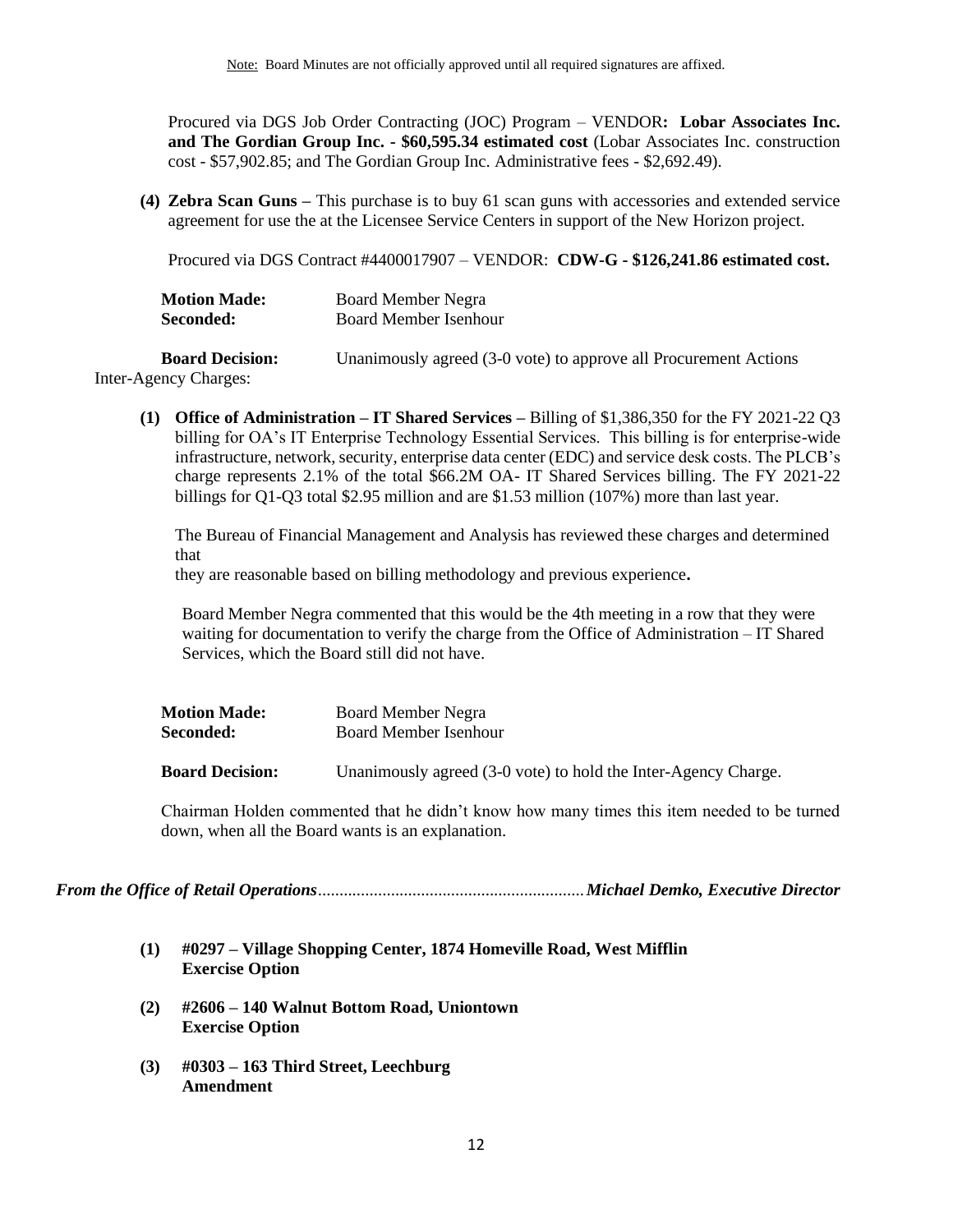Note: Board Minutes are not officially approved until all required signatures are affixed.

- **(4) #3603 – Columbia Shopping Center, 36 South 18th Street, Columbia Amendment**
- **(5) #09XX – Trainers Corner, 224 North Westend Boulevard, Quakertown Temporary Store (Remodel of #0920 Quakertown)**
- **(6) #0920 – Quakertown Plaza, 1465 West Broad Street, Quakertown (Refresh / Remodel)**
- **(7) #6509 – 208 Countryside Plaza, Mt. Pleasant (Relocation / Consolidation w / #6506)**

| <b>Motion Made:</b>    | Board Member Negra                                                      |
|------------------------|-------------------------------------------------------------------------|
| Seconded:              | Board Member Isenhour                                                   |
| <b>Board Decision:</b> | Unanimously agreed (3-0 vote) to approve all Retail Operations actions. |

*From the Bureau of Product Selection* .............................................*Tom Bowman, Director of Product Selection*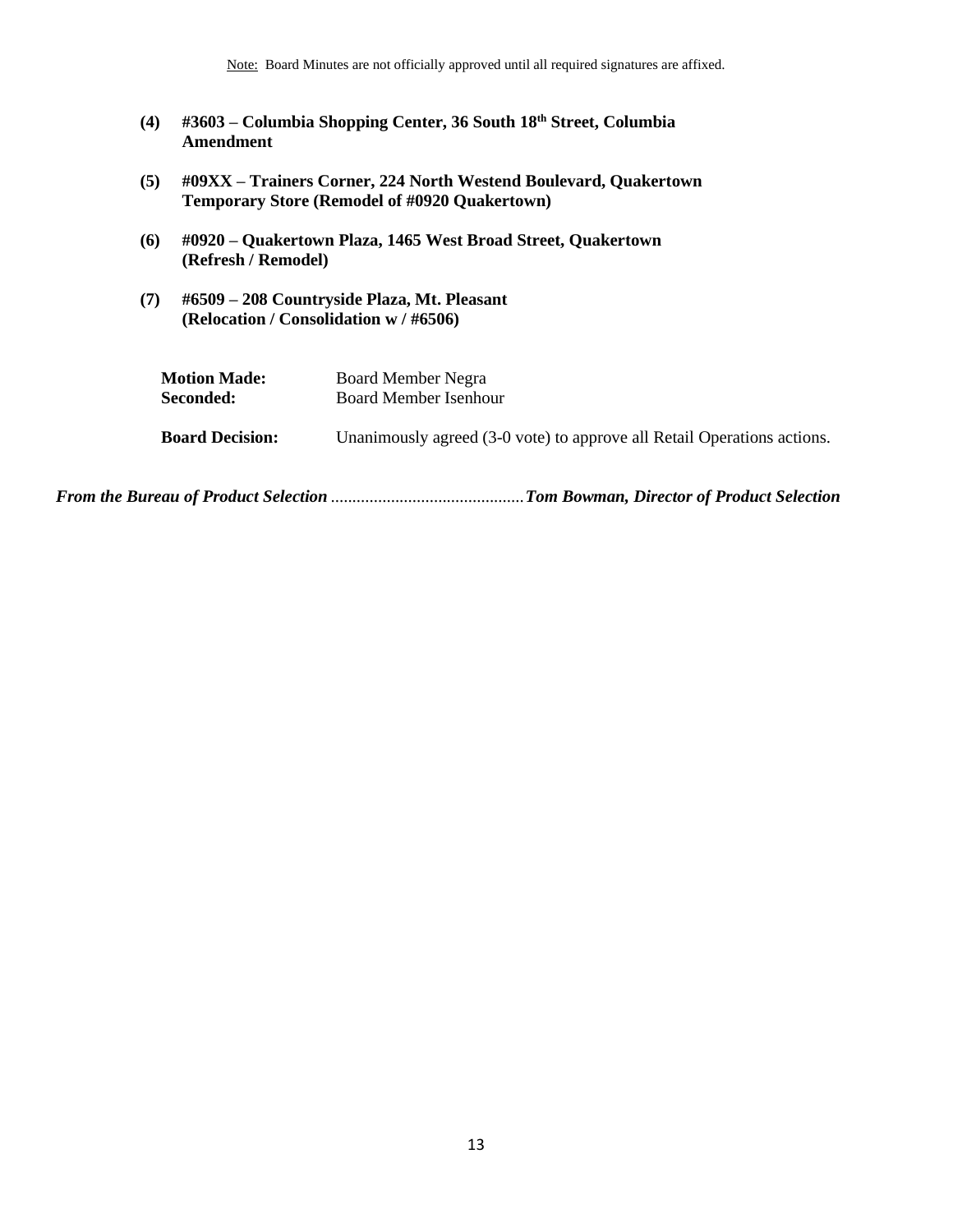| <b>VENDOR - ITEM NAME</b>                                      | <b>BOARD ACTION REQUESTED</b>    |
|----------------------------------------------------------------|----------------------------------|
| Various                                                        | 1. Regular New Items Accepted    |
| Various                                                        | 2. Regular PA New Items Accepted |
| Various                                                        | 3. Regular PA New Items Revision |
| Various                                                        | 4. Regular Recommended Delist    |
| 1. Regular New Items Accepted                                  |                                  |
| <b>BRAND NAME AND SIZE</b>                                     | <b>REASON</b>                    |
| <b>Pernod Ricard USA</b>                                       |                                  |
| Jameson Orange Irish Whiskey 50 mL                             | 2, 7, 12                         |
| RECOMMENDED ACTION: We recommend the Board approve this action |                                  |
| 2. Regular PA New Items Accepted                               |                                  |
| <b>BRAND NAME AND SIZE</b>                                     | <b>REASON</b>                    |
| <b>Blackbird Distillery</b>                                    |                                  |
| 727 Spirits Apple Dumpling Cream                               | 16                               |
| Liqueur 750 mL                                                 |                                  |
| 727 Spirits Iced Coffee Cream Liqueur                          | 16                               |
| 750 mL<br>727 Spirits Orange Creamsicle Cream                  | 16                               |
| Liqueur 750 mL                                                 |                                  |
| <b>Crooked Creek Distillery</b>                                | 16                               |
| Crooked Creek Distillery G Gin 1 L                             |                                  |
|                                                                | 16                               |
| Crooked Creek Distillery R Rum 1 L                             |                                  |
|                                                                | 16                               |
| Crooked Creek Distillery V Vodka 1 L                           |                                  |
| <b>David's Distillery</b>                                      |                                  |
| Yo Cuz Vodka 750 mL                                            | 16                               |
| <b>Lancaster Distilleries LLC</b>                              |                                  |
| Roaring Brook Bourbon 750 mL                                   | 16                               |
| <b>Pennsylvania Distilling Company</b>                         |                                  |
| Dewey's No 69 Small Batch Bourbon<br>Whiskey 750 mL            | 16                               |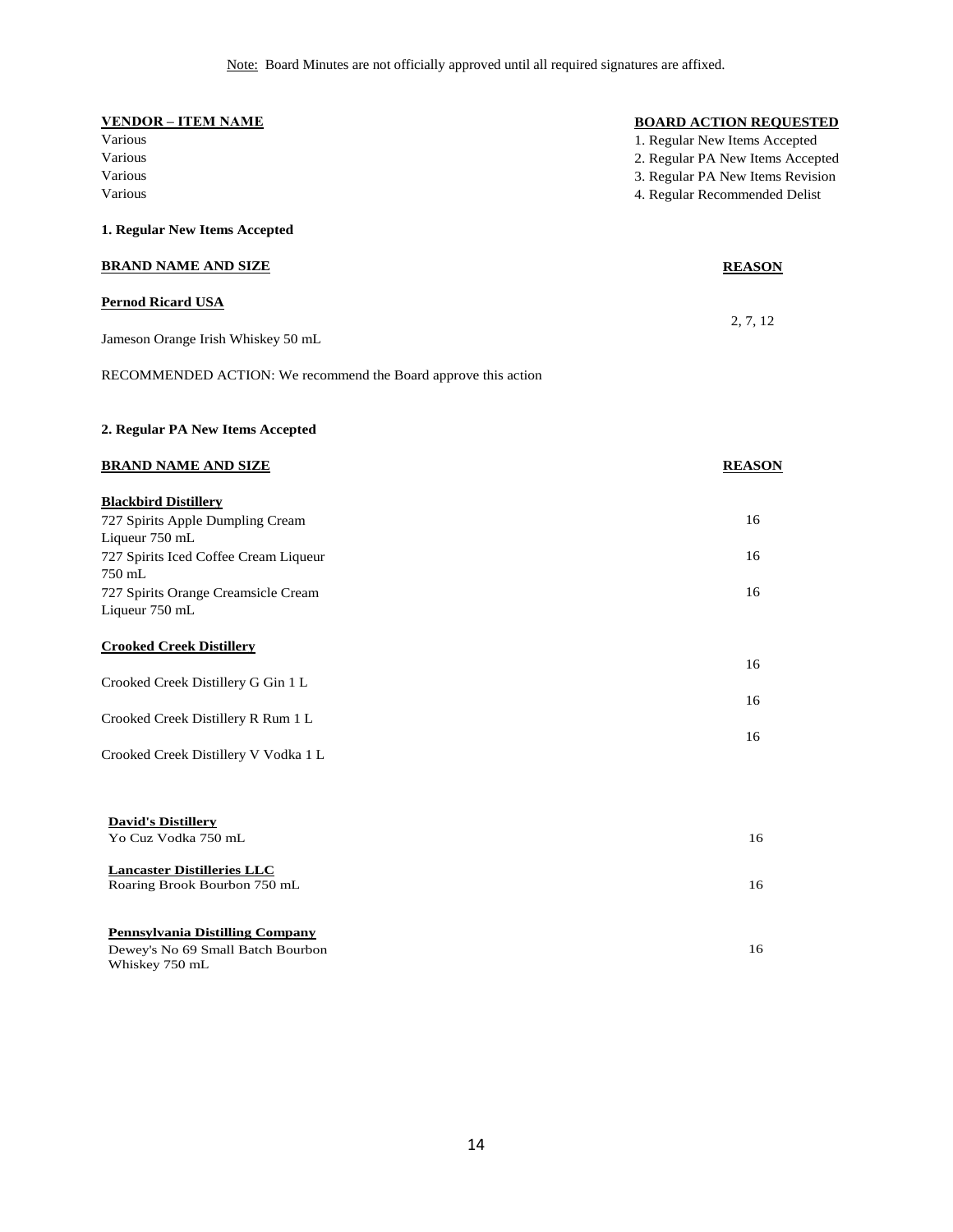### **BRAND NAME AND SIZE REASON**

|                                  | 16 |
|----------------------------------|----|
| Pennsylvania Distilling American |    |
| Single Malt Whiskey 750 mL       |    |
| Pennsylvania Distilling Frontier | 16 |
| Explorer's Gold Rum 750 mL       |    |

RECOMMENDED ACTION: We recommend the Board approve this action

### **New Items – Recommended Listings**

### **Reason Codes**

- 1. Strong marketing support
- 2. High brand recognition
- 3. Line/Size extension of successful brand
- 4. Trade up opportunity
- 5. Growing category
- 6. Growing segment
- 7. National rollout
- 8. Niche item / Limited distribution
- 9. High dollar profit potential
- 10. Trade out
- 11. High quality for the value
- 12. Innovative product/flavor
- 13. High sales through other PLCB channels (Luxury, Online, SLO)
- 14. Underrepresented category/segment
- 15. Hole in selection consumer/store requests
- 16. PA Spirits
- 17. PA Wines
- 18. Licensee only
- 19. Probationary listing

### **3. Regular PA New Items Accepted Revision**

### **BRAND NAME AND SIZE REASON**

### **Doan Gang Distillery LLC**

| Doan Gang District v LLC                                      |     |
|---------------------------------------------------------------|-----|
| Doan Distillery Quakerade Classic Lemon Vodka 4x355 mL Cans   | 16. |
| Doan Distillery Quakerade Mango Vodka 4x355 mL Cans           | 16  |
| Doan Distillery Quakerade Peach Vodka 4x355 mL Cans           | 16  |
| Doan Distillery Quakerade Pink Grapefruit Vodka 4x355 mL Cans | 16. |
| Doan Distillery Quakerade Strawberry Vodka 4x355 mL Cans      | 16  |

### **NOTE: Sent to board 2-23-2022 with incorrect pricing**

RECOMMENDED ACTION: We recommend the Board approve this action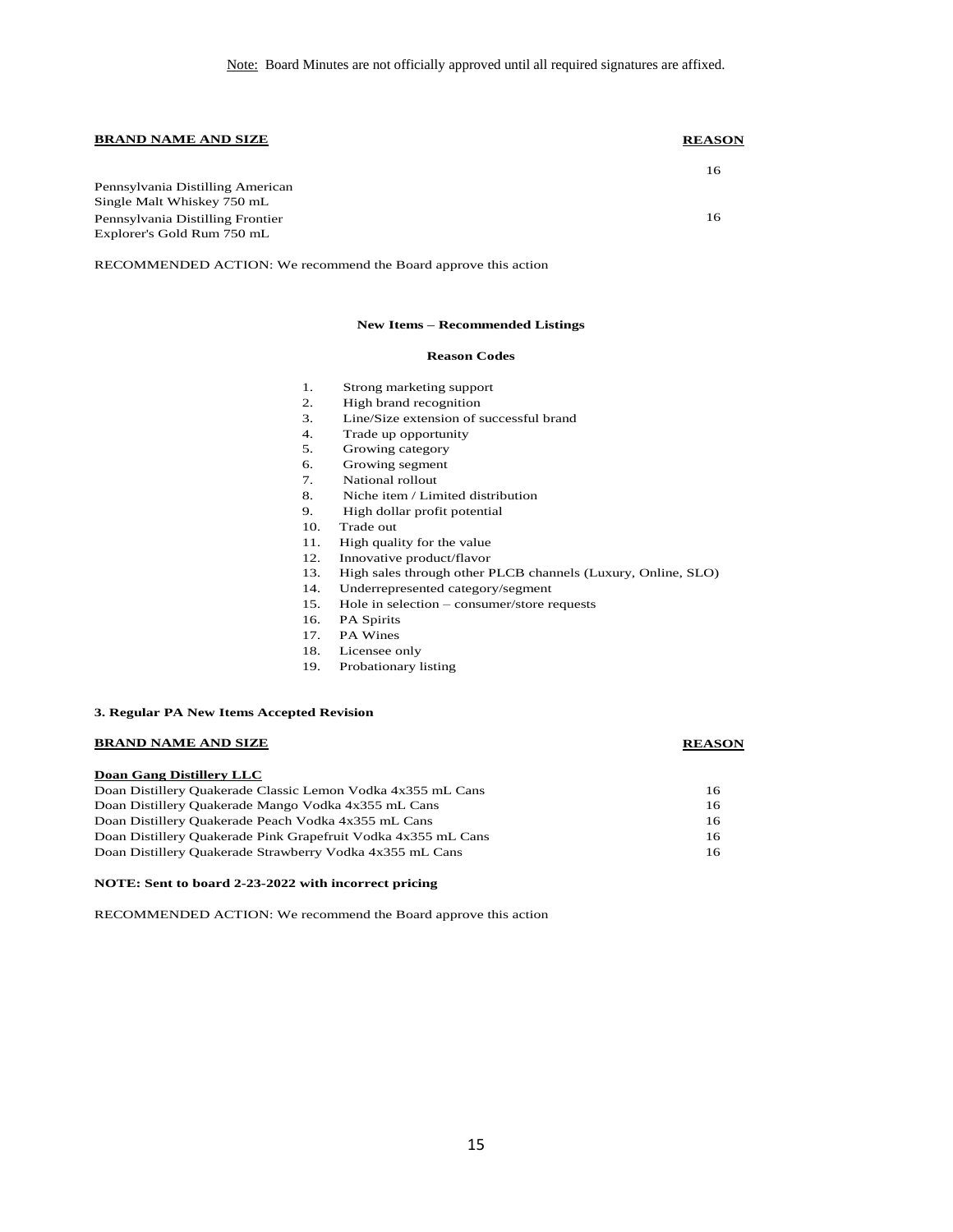### **4. Regular Recommended Delist**

| <b>BRAND NAME AND SIZE</b>                                                    | <b>CODE</b> |
|-------------------------------------------------------------------------------|-------------|
| <b>Arundel Cellars Inc</b>                                                    | 2312        |
| Arundel Cellars Pink Caboose Pink<br>Catawba Lake Erie 750 mL                 |             |
| <b>Brown Forman Corp</b>                                                      |             |
| Korbel Sweet Cuvee California<br>Champagne 4x187 mL                           | 35120       |
| <b>Dreyfus Ashby Inc</b>                                                      | 4546        |
| Joseph Drouhin Laforet Pinot Noir Bourgogne 750 mL                            |             |
| <b>Holy Water Distillery LLC</b><br>Crostwater Premium Craft Aged Rum 750 mL  | 98208       |
| NOTE: Crostwater Premium Craft Aged Rum 750 mL will not get clearance pricing |             |
| <b>Majesite W S USA Inc</b><br>Vina Pomal Crianza Rioja 750 mL                | 98960       |
| <b>North Wales Wines</b>                                                      |             |
| Martin Codax Ergo Tempranillo Rioja 750<br>m <sub>L</sub>                     | 9147        |
| Taylor Lake Country Soft Red 1.5 L                                            | 8810        |

EFFECTIVE DATE: The transference to closeout will become effective April 22, 2022

<span id="page-15-0"></span>

| <b>Motion Made:</b>    | <b>Board Member Negra</b>                                               |
|------------------------|-------------------------------------------------------------------------|
| <b>Seconded:</b>       | Board Member Isenhour                                                   |
| <b>Board Decision:</b> | Unanimously agreed (3-0 vote) to approve all Product Selection actions. |

## **OTHER ISSUES**

### *Enterprise Resource Planning (ERP)…………………..……………..…Michael Demko, Executive Director*

At Chairman Holden's request, Elizabeth Brassell, PLCB Director of Policy and Communications, summarized the following three additional expenditures under the existing Oracle contract under the ERP project for the last two years. Two of the expenditures are related to the successful Go Live of Release 1 in January 2022. First there was a need to spend an additional \$795,000.00 due to a time delay from the original Go Live date of November 2021. The PLCB prioritized a successful implementation over an expedient implementation, which added an additional \$475,000.00 in expenditures.

Due to a struggle to hire additional resources with the appropriate IT expertise and experience, extended Oracle HyperCare support has been implemented and contracted out. Additionally, \$480,000.00 is being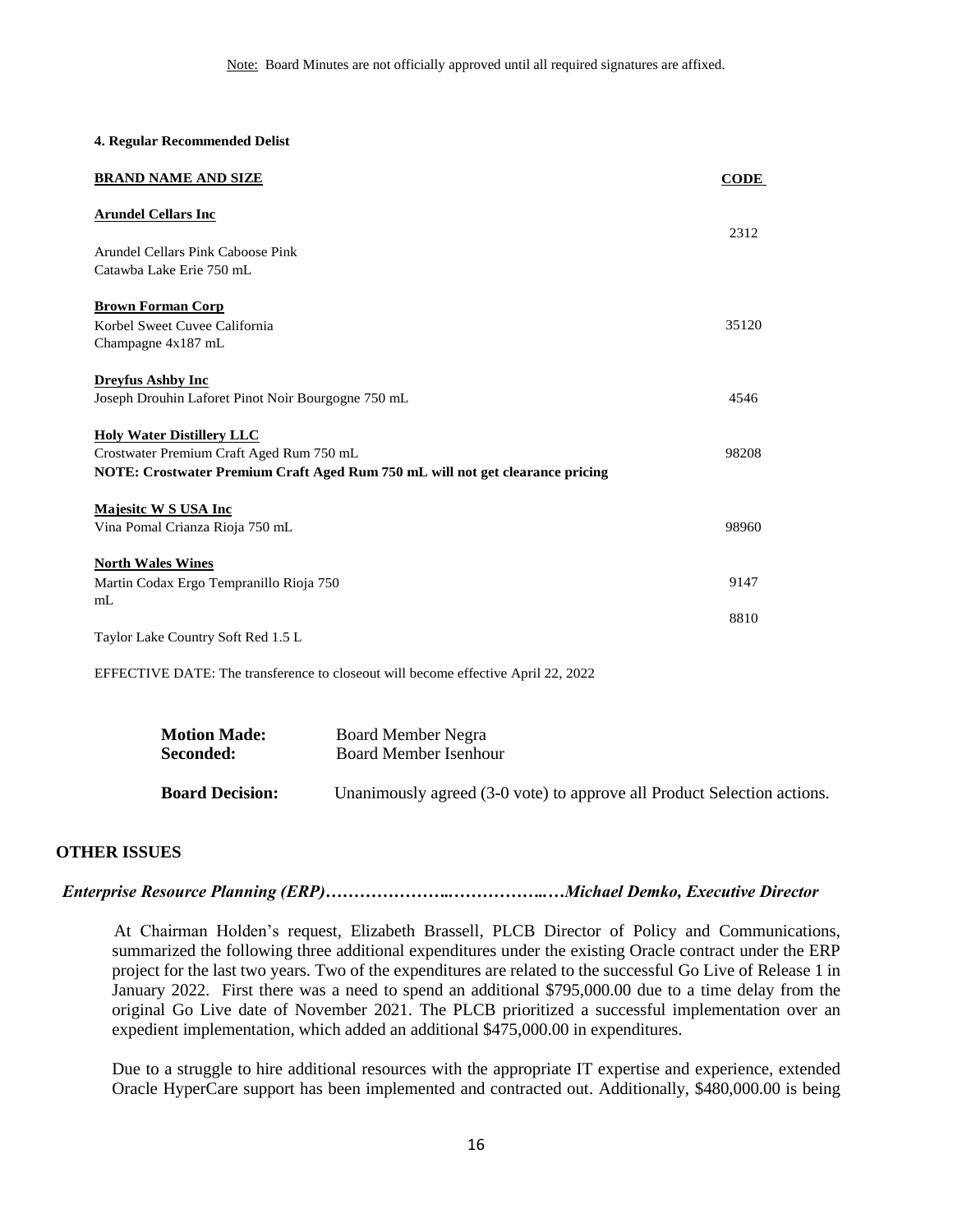spent for a data management project that will be incorporated into the ERP to build processes to ensure the integrity of data across platforms.

**Enterprise Resource Planning (ERP) Release 1 Go Live Delay/Execution.** Release 1 was originally scheduled to go live in November 2021 but was re-planned to go live in January 2022 to provide sufficient time and dedicated attention to training, user acceptance testing and cutover planning activities in advance of system cutover. Release 1 went live successfully in January 2022, but the project delay incurred additional costs totaling \$475,000 to be paid to Oracle. This amount increased total spend for the Release 1 Build, Test and Deploy effort from \$6.214 million to \$6.689 million.

**ERP Release 1 Extended Hypercare.** Due to PLCB IT resource shortages and ongoing hiring challenges preventing PLCB from hiring staff with sufficient experience and expertise, PLCB needed to contract with Oracle for extended hypercare support for up to eight weeks after the initial 30-day hypercare period. Such costs are capped at \$320,000.

**ERP Data Governance Support.** Despite PLCB's best efforts over the last 18 months to establish and hire a Director of Data Governance, we have been unable to hire personnel with sufficient experience and expertise in establishing a data governance strategy and organization. Given ERP requirements for data governance roles/responsibilities and data standards, PLCB engaged Oracle in a three-month effort to complete this work, for a total spend of \$480,000.

## **CITIZEN COMMENT/BUSINESS FROM THE FLOOR**

None

## **NEXT BOARD MEETING**

**The next meeting of the PLCB will be a formal meeting on Wednesday, April 13, 2022 beginning at 11:00 A.M. Prior to the public meeting, there will be an Executive Session to discuss matters of personnel and to engage in non-deliberative informational discussions, some of which are regarding actions and matters which have been approved at previous public meetings.**